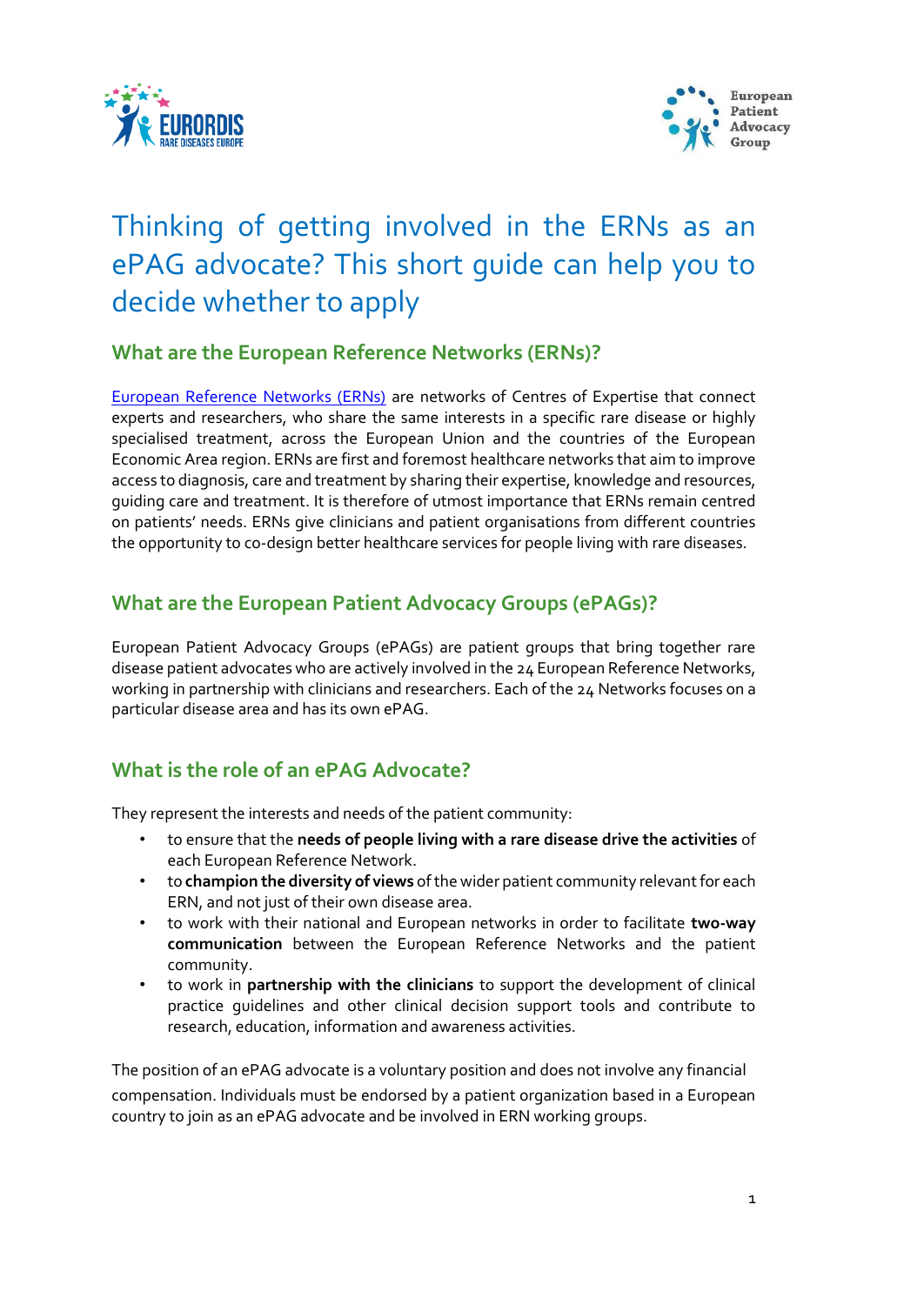



### **What do you need to ace as an ePAG Advocate?**

To fulfil your role, you will need to bring some skills, experience and motivation to the table:

- Have knowledge of, or experience of living with, one of the rare and complex conditions included in the scope of the ERN.
- Willingness and motivation to get involved, contribute actively to the discussions and work of the ePAG and the ERN working groups.
- Ability to work effectively and constructively with other patient representatives and clinicians from different EU countries.
- Ability to represent the interests of people living with any of the diseases under the scope of the ERN, beyond your own disease.
- Ability to bring independent judgement from a patient representative perspective.
- Have an awareness of, and commitment to, equality, diversity and inclusiveness.
- High level of organisation and self-motivation.
- Understand the need for confidentiality.
- Fluency in English (to be able to follow and contribute to meetings).
- Have computer skills and equipment to communicate through email, webinars, and videoconferences.
- Have knowledge or be willing to acquire new knowledge aboutthe rare disease policy environment.

Having previous experience working in a committee setting with clinicians and other patient representatives is extremely helpful!

### **What would be your responsibilities as an ePAG Advocate?**

#### **Being proactive and accountable**

- Participate in and contribute to ERN working groups and attend the ERN annual meetings, when invited.
- Participate in ePAG calls.
- Report regularly in the ePAG calls and meetings on the progress of the work and projects in which you are directly involved in the ERN.
- Contribute to identify and develop the ePAG annual objectives and work programme.

#### **Having a collaborative and team spirit**

- Work constructively with other patient representatives and clinicians involved in the ERN.
- Contribute to the assessment of new ePAG membership applications.
- Welcome and help with the training and integration of new ePAG advocates.

#### **Being respectful and compliant**

- Respect the confidential nature of the discussions
- Comply with the ERN conflict of interest policy
- Comply with the ERN's Terms of Reference and the ePAGs Terms of Reference
- Adhere to the terms of a mediation agreement, in the case you're involved in a mediation process.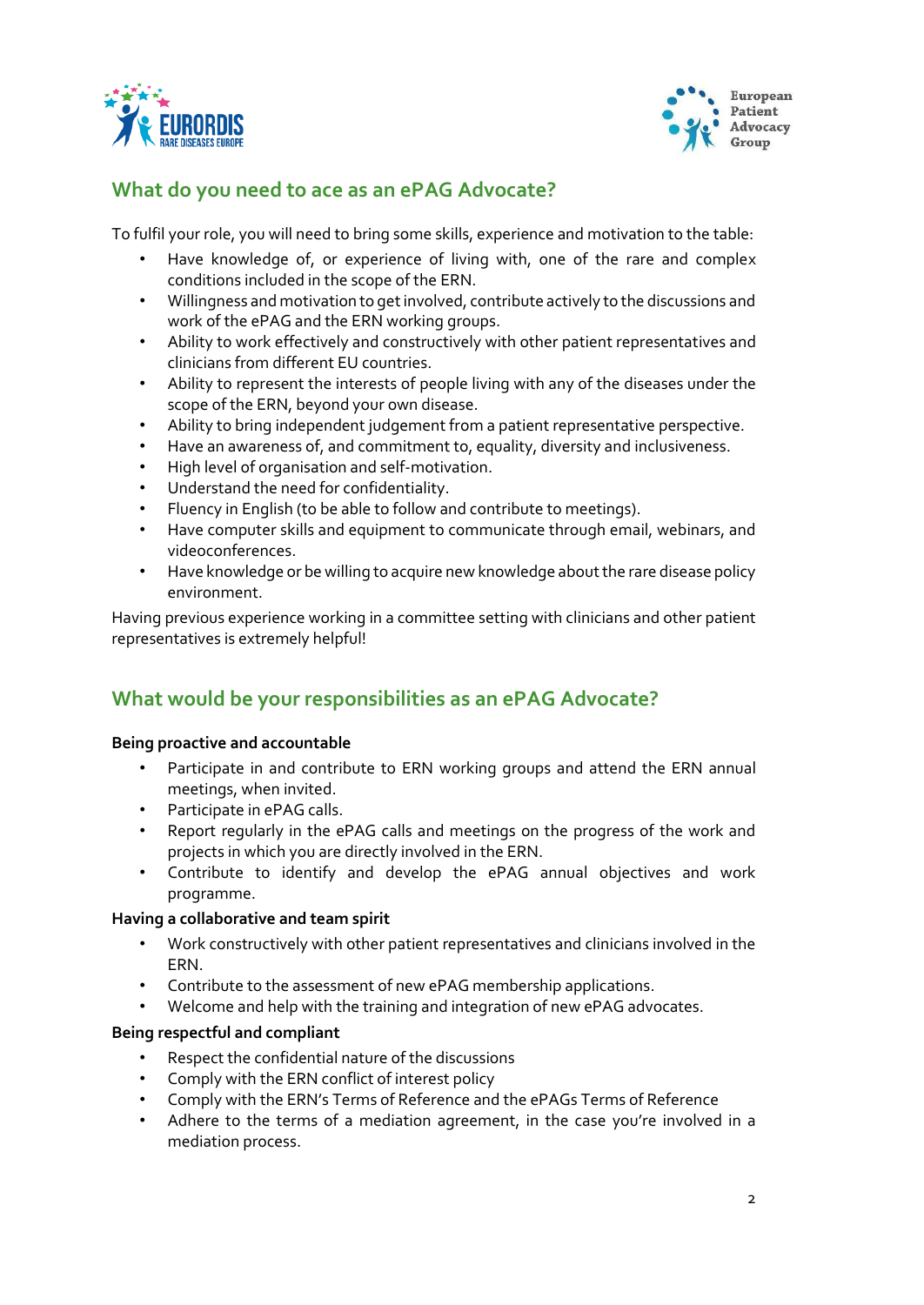



Also, you must commit to adhering to the following **core values:**

- Respect the mission of the ERN and its governance structure.
- Listen to the opinions and requests of others.
- Show solidarity, mutual respect and support.
- Adhere to the principles of equity and social justice.
- Conduct yourself with professionalism in engaging with the clinical, research leads and fellow patient advocates.